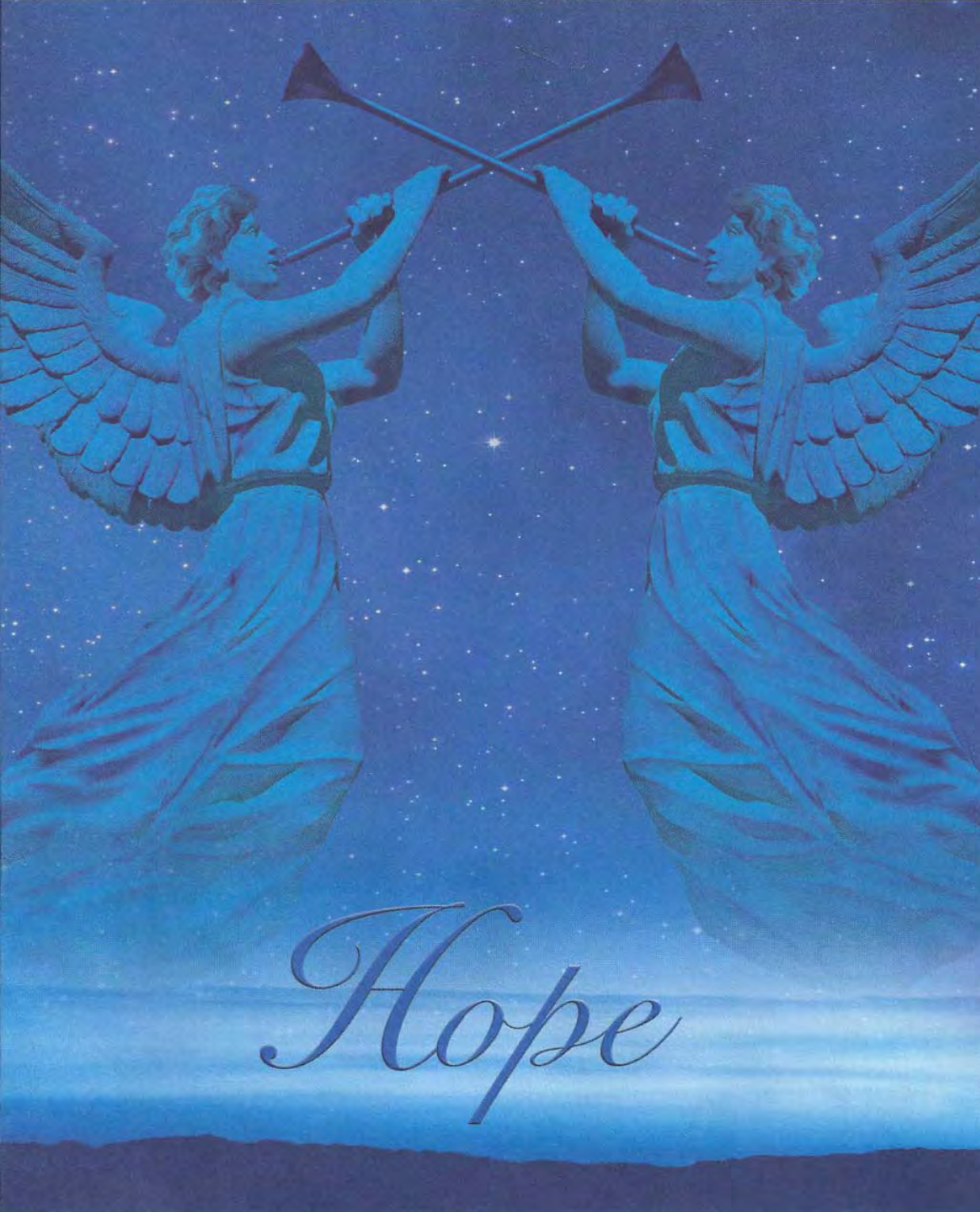# *1st Sunday of Advent - UM Student Day*

*Liberty Pole UMC Worship Service-Sunday, 9:00 A.M. Viroqua UMC Worship Service-Sunday, 10:30 A.M.*

*Please turn off all cell phones and electronics. \*\*Please stand if you are able.*

#### **Prelude "The Angel Gabriel From Heaven Came"** Traditional Basque Carol  *(A time to prepare for worship through prayer and meditation.)*

**Welcoming Words**

 *(Please sign the attendance sheets.)*

#### **Announcements**

**\*\*Hymn of Praise "O Come, O Come, Emmanuel" UMH No. 211** Verses 1,3,5,7

**Hanging of the Greens**

#### **Lighting of first advent candle**

**READER ONE:** Every year we light candles as we prepare for the coming of Christ. More and more candles, more and more light, as we watch and wait for Jesus, The Light of the World.

**Al**l**: God of Promise, come into our darkness. Renew your hope in us, for you alone bring life out of death.**

**Reader Two**: Receive God's promise of hope from Psalm 33: The eyes of the LORD are on those who fear him, on those whose hope is in his unfailing love, to deliver them from death and keep them alive in famine.

**All: We wait in hope for the LORD; he is our help and our shield. In him our hearts rejoice, for we trust in his holy name. May your unfailing love rest upon us, O LORD, even as we put our hope in you.**

*Light the candle of hope Today we are placing the angel as a sign of hope.*

## **\*\*Opening Prayer** *(Pray in Unison)*

**Today, O God, we are united together in your presence, in the fellowship of your Son, Jesus. And though we come from many different places and come with many different needs, we know that you will pour out your blessing so that, as we leave, we may leave with the consciousness that we have met you today. For this we praise you.** *Amen.* 

### **Children's Time**

*(Children Leave for Sunday School)*

**Joys and Concerns, Pastoral Prayer, Lord's Prayer UMH No. 895**

*L: Lord, in your mercy P: Hear our prayer*

| <b>OLD TESTAMENT READING</b><br><b>NEW TESTAMENT READING</b> |              | <b>ISAIAH 9:1-7</b><br>EPHESIANS 5:8-10        | PEW BIBLE NO. 817<br>PEW BIBLE NO. 1425 |  |
|--------------------------------------------------------------|--------------|------------------------------------------------|-----------------------------------------|--|
| ** $HYMN$                                                    |              | "WHO IS HE IN YONDER STALL?"                   | UMH No. 190                             |  |
| **GOSPEL                                                     |              | <b>MATTHEW 4:12-17</b>                         | PEW BIBLE NO. 1141                      |  |
|                                                              | Ŀ            | THIS IS THE WORD OF GOD FOR THE PEOPLE OF GOD. |                                         |  |
|                                                              | $\mathbf{P}$ | THANKS BE TO GOD.                              |                                         |  |
| <b>FFERING</b>                                               |              | "WHAT IS THIS LOVELY FRAGRANCE?"               | BY: PAUL MANZ (V)                       |  |

#### **\*\*Doxology**

**Praise God from whom all blessings flow; praise Him, all creatures here below; praise Him above, ye heavenly host; praise Father, Son, and Holy Ghost.** *Amen.*

**\*\*Offertory Prayer** 

| **Closing Hymn | "PEOPLE LOOK EAST" | <b>UMH No. 202</b> |
|----------------|--------------------|--------------------|
|                |                    |                    |

**\*Benediction** 

**Know that Christ goes with you. Know the bond of fellowship you have in Christ. Know the communion of the Holy Spirit. Know that God's Word is truth. And it shall not pass away.** *Amen.*

**\*\*Benediction Response "Emmanuel, Emmanuel"** (refrain) **UMH No. 204**

**\*\* Postlude "Ye Watchers and Ye Holy Ones"** By Wilbur Held (V)

### **Viroqua & Liberty Pole UMC Bulletins and Radio Broadcast**

The Liberty Pole bulletins are given by Wayne & Barb Robson in honor of their grandchildren who are students.

The Radio Broadcast and the Viroqua bulletins are given in honor of our joint Worship Committee and their work in preparation for Advent.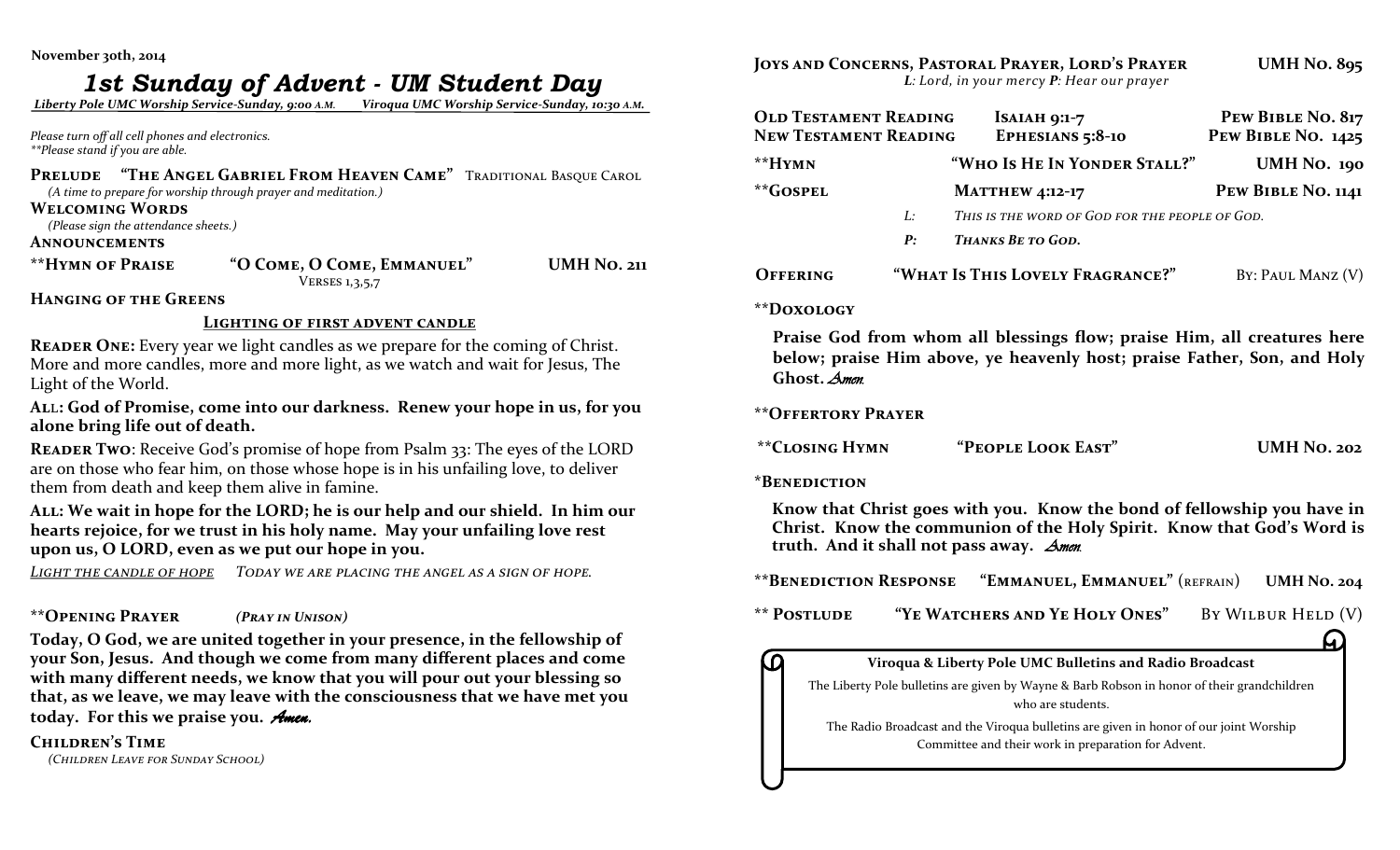# Calendar of Events

| MONDAY, DECEMBER 1ST     | 4:30 PM - Drum Practice                                     |  |  |
|--------------------------|-------------------------------------------------------------|--|--|
| TUESDAY, DECEMBER 2ND    | 7:00 PM - Council Meeting LP                                |  |  |
| WEDNESDAY, DECEMBER 3RD  | 4-5:30 PM - Confirmation Class                              |  |  |
| THURSDAY, DECEMBER 4TH   | 11:30 AM - Viroqua UMW Carpool, Noon Lunch                  |  |  |
| SUNDAY, DECEMBER 7TH     | Second Sunday of Advent                                     |  |  |
|                          | 7:00 PM Caroling of the Choirs at                           |  |  |
|                          | Good Shepherd Lutheran Church                               |  |  |
| MONDAY, DECEMBER 8TH     | 4:30 PM - Drum Practice                                     |  |  |
| WEDNESDAY, DECEMBER 10TH | 10:00 AM - Lucky at Fairhaven                               |  |  |
|                          | 5:30 PM - LP UMW Christmas Party                            |  |  |
| SATURDAY, DECEMBER 13TH  | 1:00 PM - Sunday School Christmas Program<br>Rehearsal $@V$ |  |  |
| SUNDAY, DECEMBER 14TH    | Third Sunday of Advent                                      |  |  |
|                          | Sunday School Christmas Program @ LP & V                    |  |  |

Sunday, December 7th 1-5 PM Candy Cane Christmas Tour Of Homes, begin at the Vernon County Museum. Tickets \$8.00 with proceeds benefiting the museum. Refreshments will be served.

Saturday, December 13th 9:00 AM (until sold out) Cookie Walk at Good Shepherd Lutheran Church. All profits benefit local and global missions.

|                                                                       | <b>LIBERTY POLE UMC</b> |                | <b>VIROQUA UMC</b>                                     |  |
|-----------------------------------------------------------------------|-------------------------|----------------|--------------------------------------------------------|--|
| <b>USHERS</b>                                                         | John & Rita Burckhardt  |                | Dale & Jolene Gudgeon                                  |  |
| <b>GREETERS</b>                                                       | John & Rita Burckhardt  |                | <b>Betty Ross</b>                                      |  |
| <b>LITURGIST</b>                                                      | Amy Hardy               |                | Sonja Bjerkos                                          |  |
| <b>LAST SUNDAY'S ATTENDANCE</b>                                       | 73                      |                | 70                                                     |  |
| <b>LAST SUNDAY'S OFFERING</b>                                         | \$1263.65               |                | \$1269                                                 |  |
| Viroqua & Liberty Pole United Methodist Churches                      |                         | Pastor         | Rev. Jean Waldron                                      |  |
| PO Box 127<br>Viroqua, WI 54665<br>Phone: 608-637-3551                |                         | Organists      | Holly Slack (LP)<br>Kathy Hanson (V) & Barb Casper (V) |  |
| Fax: $608-637-8193$                                                   |                         | Choir Director | Irene Fortney                                          |  |
| E-mail: info@ViroquaUMC.org<br>Pastor's Email: jeanlwaldron@gmail.com |                         | Secretary      | Lisa Marsh                                             |  |